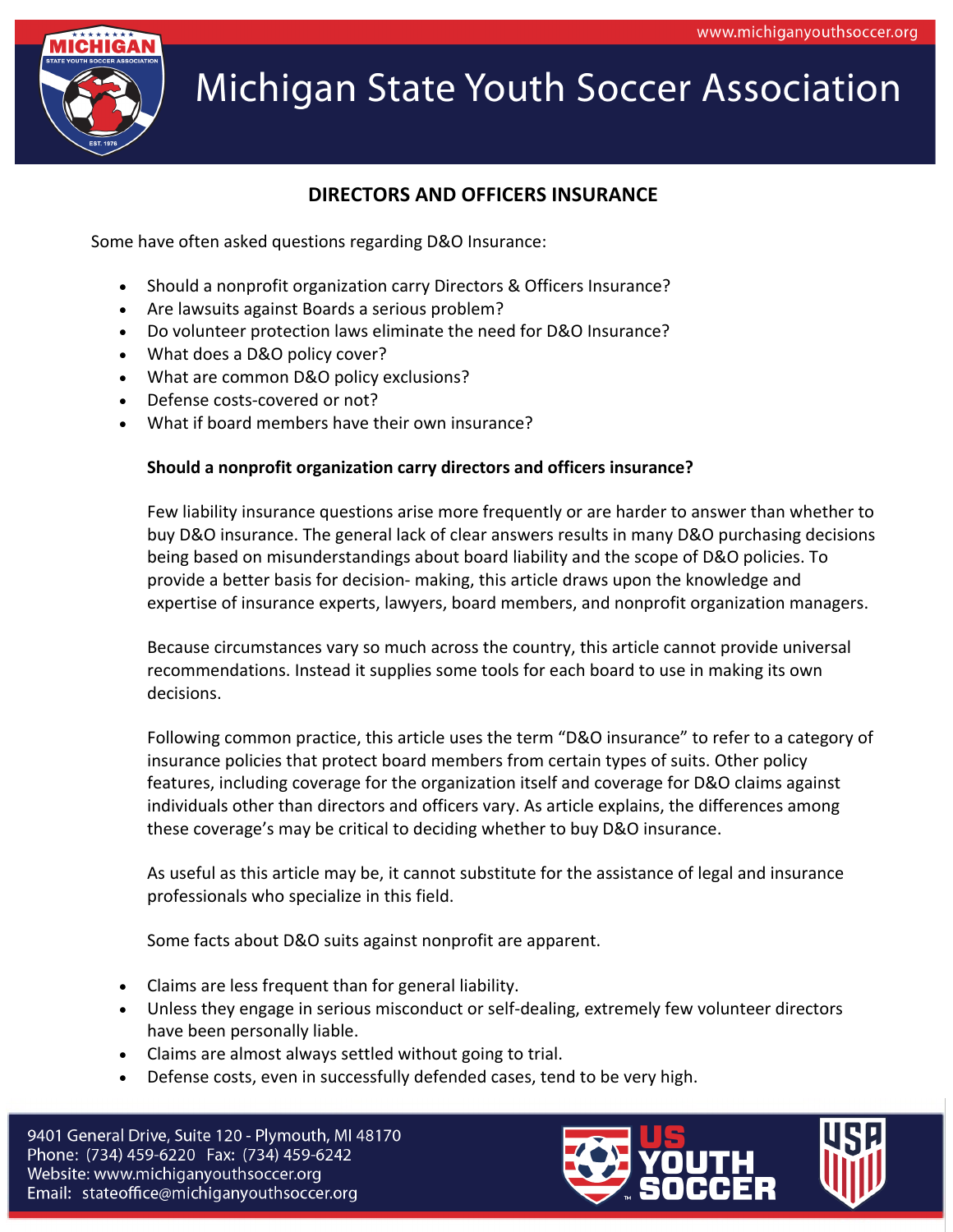

- The suits are usually brought against the organization itself, regardless of whether individual board members are named.
- The majority of claims (although not necessarily the most costly ones) arise out of the employment process:

Discrimination

- Wrongful termination, and
- Harassment.

In assessing the likelihood of a claim, the essential starting point is the legal basis for suits that D&O policies cover. One advantage of incorporating a nonprofit organization is to protect board members from personal liability for harm caused by other people acting on the organizations behalf. Individual liability results only from board member's own actions or failures to act in accord with his or her board duties. In those instances the errant board member as well as the organization may be held liable.

Every primer on board responsibilities emphasizes their principal legal duties of board service: care, loyalty, and obedience (which is sometimes included as part of the duty of care). Failure to satisfy these duties can lead to a lawsuit if the error causes harm and an injured person is able to sue.

#### **Do volunteer protection laws eliminate the need for D&O insurance?**

Every state now has at least one law pertaining specifically to legal liability of nonprofit organization directors. Although the proponents of these volunteer protection laws may have wanted to shield directors from personal liability unless they intentionally hurt someone, few of the resulting laws provide that much protection.

Each of the volunteer protection laws modifies the legal standard for determining whether directors are legally liable for harm their actions cause. In place of the ordinary standard for judging directors' conduct, the volunteer protection statutes substitute gross negligence, recklessness, willful and wanton misconduct, or some other less exacting standard. Unless directors' conduct fails to satisfy whatever standard, the law specifies, they cannot be held personally liable.

Enactment of these laws has had little effect on the cost of D&O insurance for the following reasons.

- The protection applies only to volunteers 'personal liability; the liability of the organization itself is not affected.
- The laws do not limit liability under federal statutes, including civil rights, labor, and tax provisions.
- Claims can still be filed, requiring a legal defense, and imposing associated costs regardless of who wins.

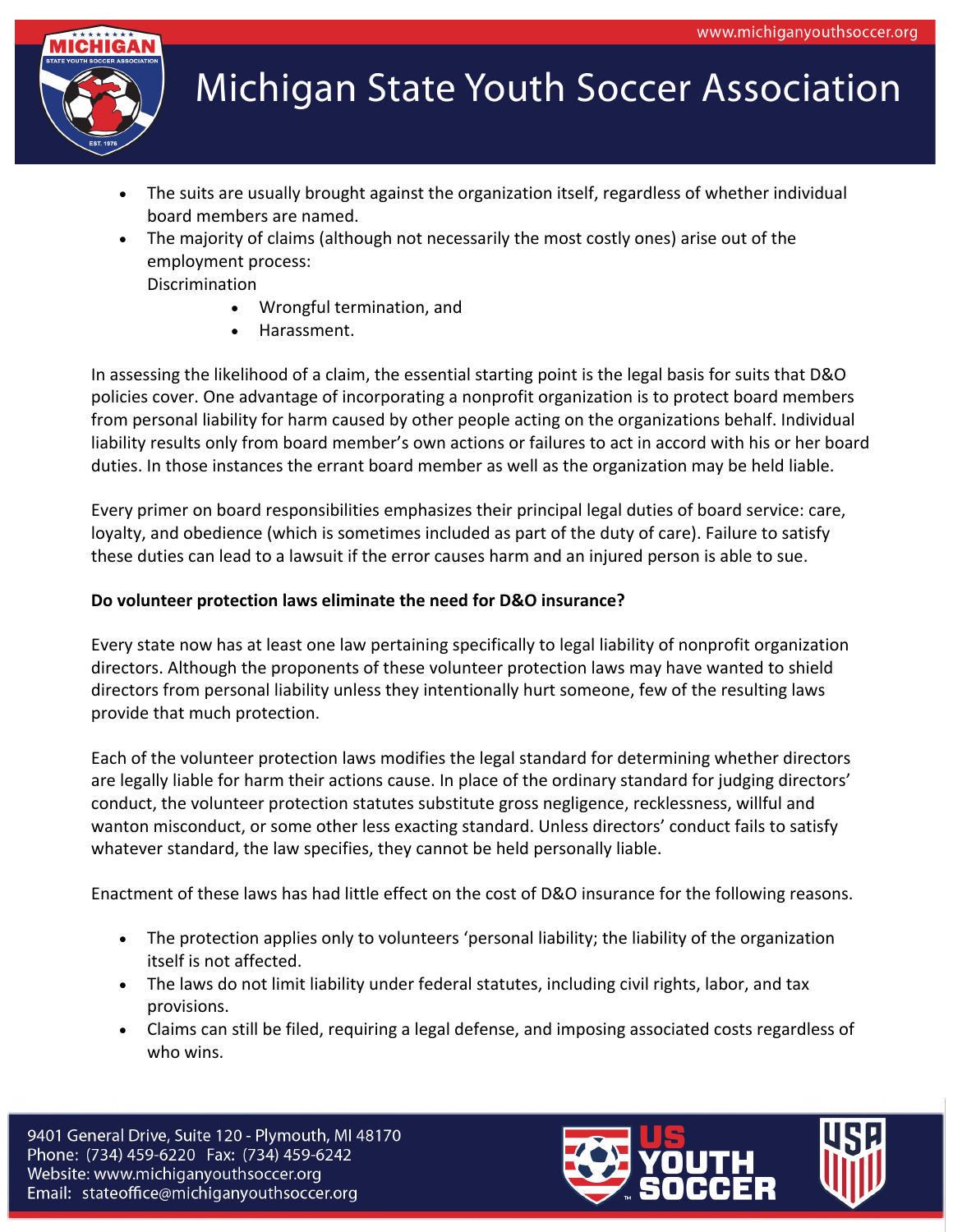

- The new standards, particularly gross negligence, may not significantly reduce liability in practice.
- The constitutionality of the laws has not been tested (although in most states the possibility of invalidation is slight).
- Lack of uniformity across states undermines statistical assessment of the laws 'effects on claims.
- In the future, proponents of greater volunteer protection may amend or replace the existing laws.

### **What does a D&O policy cover?**

Directors and officers insurance policies are designed for a variety of claims alleging harm attributable to the governance or management of an organization.

Unfortunately, D&O policies are not standardized and tend to be complex. The discussion here highlights the principal features.

One universal characteristic of traditional D&O policies is that they do not list specific types of claims covered. Instead, they extend coverage for any "wrongful act," which is very broadly defined. The scope of that coverage is then narrowed by a list of limitations and exclusions.

#### **Gaps In Coverage**

Several characteristics of most D&O policies create potential gaps or deficiencies that must be checked. Caution is urged in this area because D&O insurance differs in so many respects from other types of coverage that ordinary assumptions about how insurance works may be entirely erroneous. As explained below, the treatment of any of the following items may produce a coverage gap or reduce the value of a policy.

- Incidents that occur before the policy is in effect
- Claims that occur after the end of the policy term
- Explicit exclusions
- Definitions of key terms, e.g., "wrongful act," "claim," "loss," that constrict coverage
- Reimbursement of expenses rather than payment as incurred
- Deduction of legal defense costs from the maximum amount the policy will pay for a claim
- Defense costs for excluded claims

#### **Common D&O Policy Exclusions**

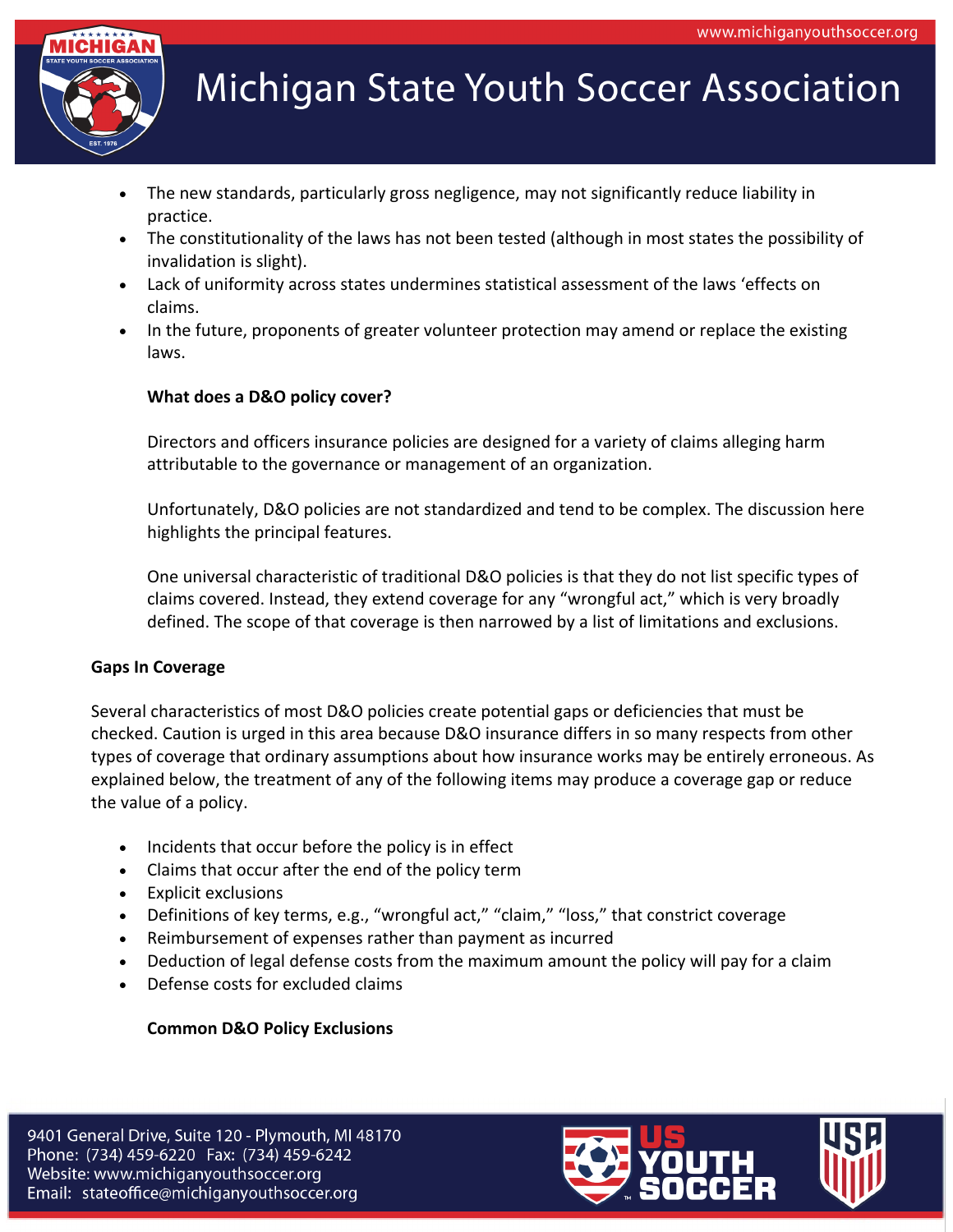

If one had only five minutes to read a D&O policy, the time would be well spent examining the list of exclusion. Common D&O Policy Exclusions

Bodily injury (General Liability) Property damage (General Liability) Professional services (Malpractice) Handling Funds (Fidelity, Bond) Nuclear radiation, pollution damage Illegal acts Dishonest acts Intentional misconduct Punitive damages Fines, penalties and matters uninsurable by law Failure to obtain adequate insurance Contract claims Employee retirement income security act (ERISA) Antitrust, price-fixing, restraint of trade Peer review, standard setting Credentialing, certification **Discrimination** Sexual misconduct "Insured versus insured" Injunctions/no pecuniary suits

One exclusion with potentially unrecognized adverse consequences for a nonprofit organization is generally phrased as the "insured versus insured" exclusion. This exclusion is designed to eliminate coverage for struggles over control of the organization, which can be intractable. Not all insured versus insured claims fit this mold, however. If the executive director is covered under the policy, his or her wrongful termination claim against the board member would be excluded. Any "insured versus insured" exclusion must be examined to determine how it applies to employment related claims.

#### **What if board members have their own insurance?**

Few liability insurance policies that individuals purchase primarily for other purposes will protect them against a D&O claim. At one time many homeowner's policies and personal umbrella policies included such coverage. Now, the protection is rarely available and, if so, usually costs extra. Far more people believe that because their personal liability insurance policies do not list "board service" among the exclusions, they have adequate protection. The flaw in this reasoning has to do with the scope of coverage under these policies.

Personal insurance policies are very specific in terms of what they cover. The implications of this point are clearest for an auto insurance policy. A board member's auto policy ordinarily will cover claims from accidents that occur in the course of board service. It will not cover claims for breach of a director's duties to the organization.

9401 General Drive, Suite 120 - Plymouth, MI 48170 Phone: (734) 459-6220 Fax: (734) 459-6242 Website: www.michiganyouthsoccer.org Email: stateoffice@michiganyouthsoccer.org